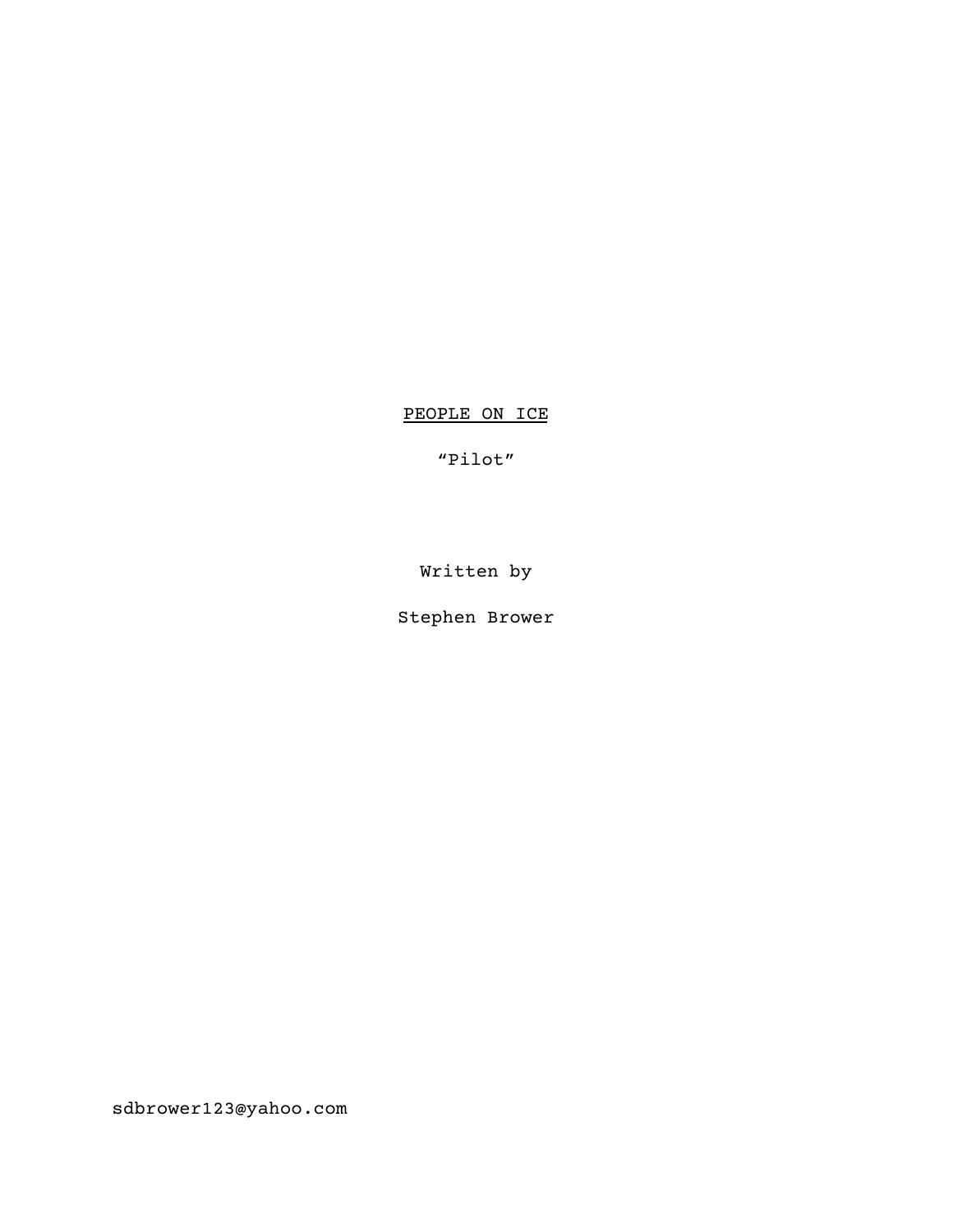### **COLD OPEN**

BLACK.

The digital DING of an iPhone recording.

### **INT. SOUTH CENTRAL MINNESOTA ICE OVAL - ON ICE - DAY**

Standing in the center of the ice is JANET WITHERBAUM (40s, midwestern). She stares directly into camera with great conviction. Her hair is an unkempt Dorothy Hamill wedge cut.

Right now and always, she means business.

JANET Hello. My name is Janet Witherbaum. I'm a Bronze Level USFSA Figure Skater. And you are invited to a one-woman gala show presentation benefiting my trip to the National Championships.

ELIAS (O.S.) "For adult amateur..."

JANET For adult amateur skaters. (to Elias) I don't want to say that.

A WIDE SHOT reveals her nephew, ELIAS (21), indomitably happy but easily steamrolled. We've been watching through his phone.

> ELIAS Sorry. Are you sure though? That's what it's called.

JANET

No, I know.

ELIAS "National Championships for Adult Amateur Skaters."

JANET I go every year, Elias.

ELIAS So wouldn't you--

JANET I don't want to say it!

Elias holds his tongue, and hits record...DING.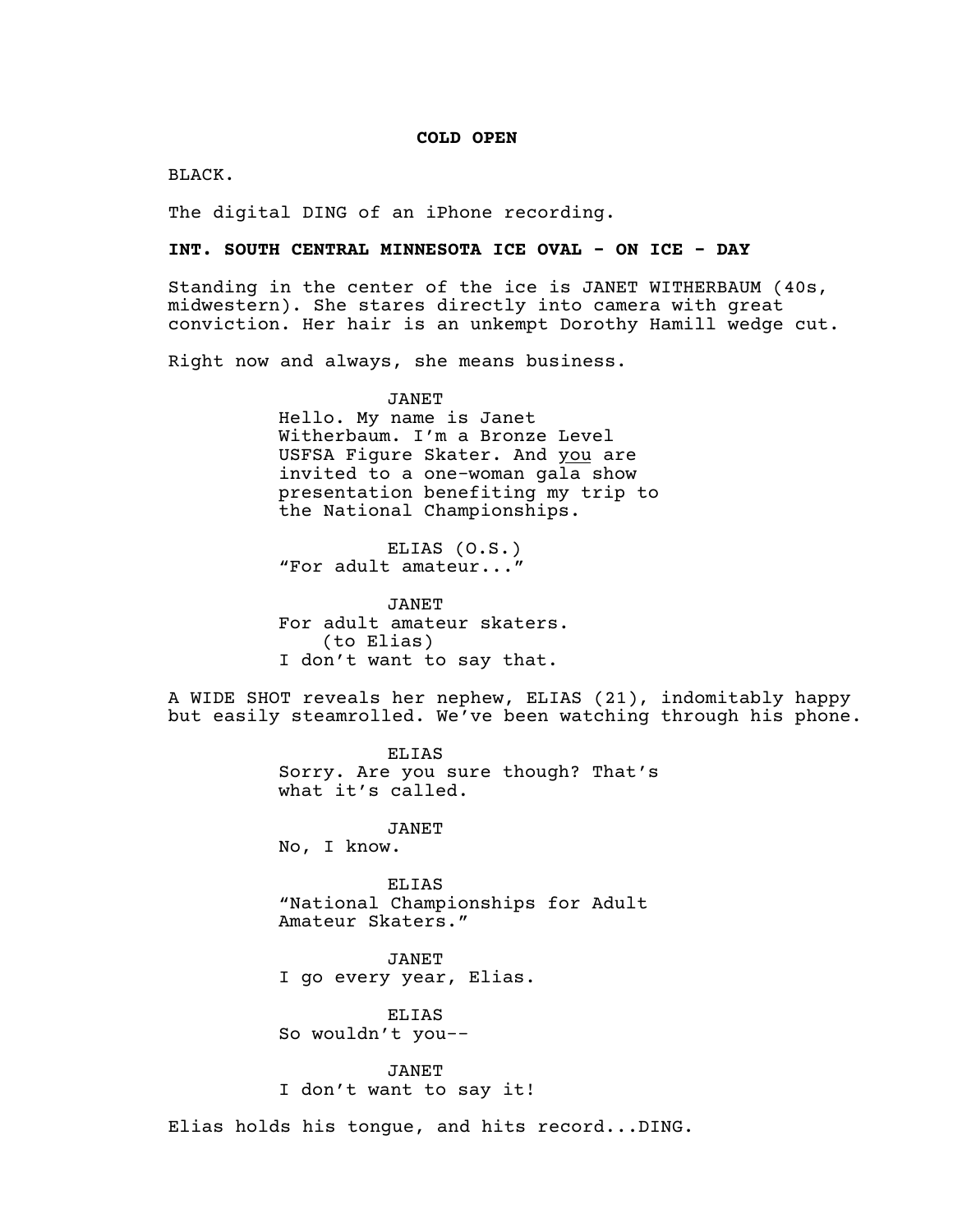JANET

Hello--

#### **ELIAS TALKING HEAD**

Elias is seated on a bench just off ice. He speaks directly to camera as if being interviewed.

> ELIAS This is my fourth year helping my aunt promote her ice skating show*gala,* sorry. Usually it's just family and a couple of rando-s, but this year we're doing a whole social media thing, so... (crossing fingers) Her idea.

# **BACK TO SCENE**

Elias teaches Janet a popular TikTok dance. She doesn't get it.

JANET I got it.

ELIAS Maybe try it skating!

JANET What do you mean?

Elias skates away to demonstrate. He's very graceful.

JANET You look gay.

Elias GLANCES TO OUR CAMERA, breaking the fourth wall.

ELIAS (to Janet) I am gay.

JANET (as if) Okay, sure.

# **ELIAS TALKING HEAD**

ELIAS Aunt Janet got me into the sport. I started skating when I was six, but around eight my parents died in a sledding accident. (MORE)